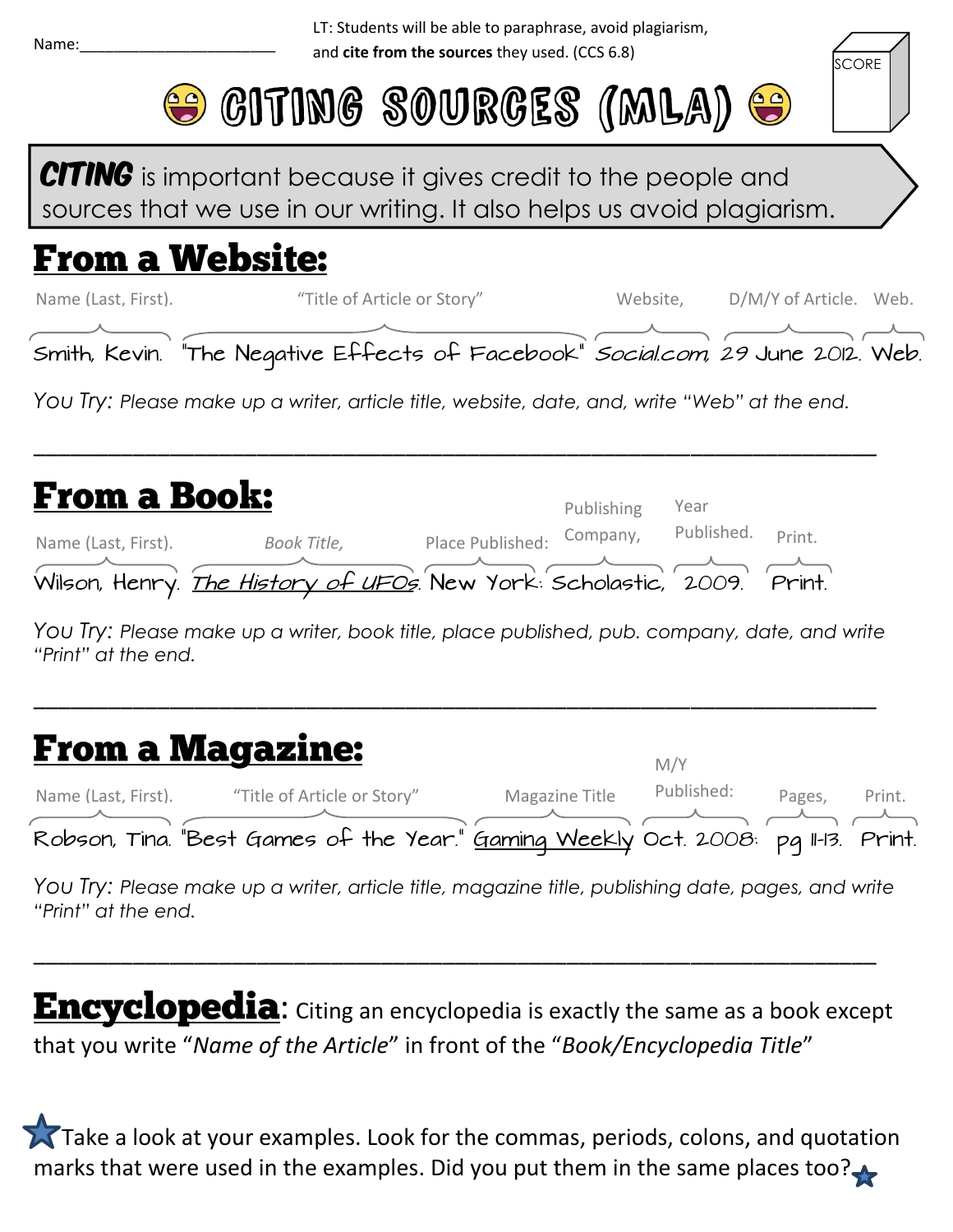| <b>Do this:</b> Please write down what is missing from each of these citations              |
|---------------------------------------------------------------------------------------------|
|                                                                                             |
| What's Missing? The book title.                                                             |
| <b>Citing Books</b>                                                                         |
| 1.) Community, Trade, and Jobs. Cambridge: Bird Printing , 1991. Print.                     |
|                                                                                             |
| 2.) Bronson, Mark. The Battles of Finland. Dallas: _________, 2009. Print.                  |
|                                                                                             |
| <b>3.</b> ) Wells, Kathy. Ear Cleaning Tips. __________: Harper Printing, 2009. __________. |
|                                                                                             |
| <b>Citing Websites</b>                                                                      |
| 1.) ____________. "Frogs For Dinner?" Cooking.com, 30 Dec. 2010. Web.                       |
|                                                                                             |
| <b>2.</b> ) Jones, Mike. "Country Music Rules" Guitarparty.com, __________. Web.            |
| <b>What's Missing?</b>                                                                      |
|                                                                                             |
| <b>3.</b> Star, Brent. "Live, Laugh, Leeches" _________, 30 Dec. 2010. __________.          |
|                                                                                             |
| <b>Citing Magazines</b>                                                                     |
| 1.) Tran, Tim. "Game Day Blues." NFL Weekly ________; pg 11-20. Print.                      |
|                                                                                             |
| 2.) Hope, Marge. "Cheap Wigs." Fashion Magazine Apr. 2011: __________. Print.               |
|                                                                                             |
| <b>3.)</b> _____________. "Trendy Cat Glasses" ______________ Dec. 2013: pg 23-99. Print.   |
|                                                                                             |